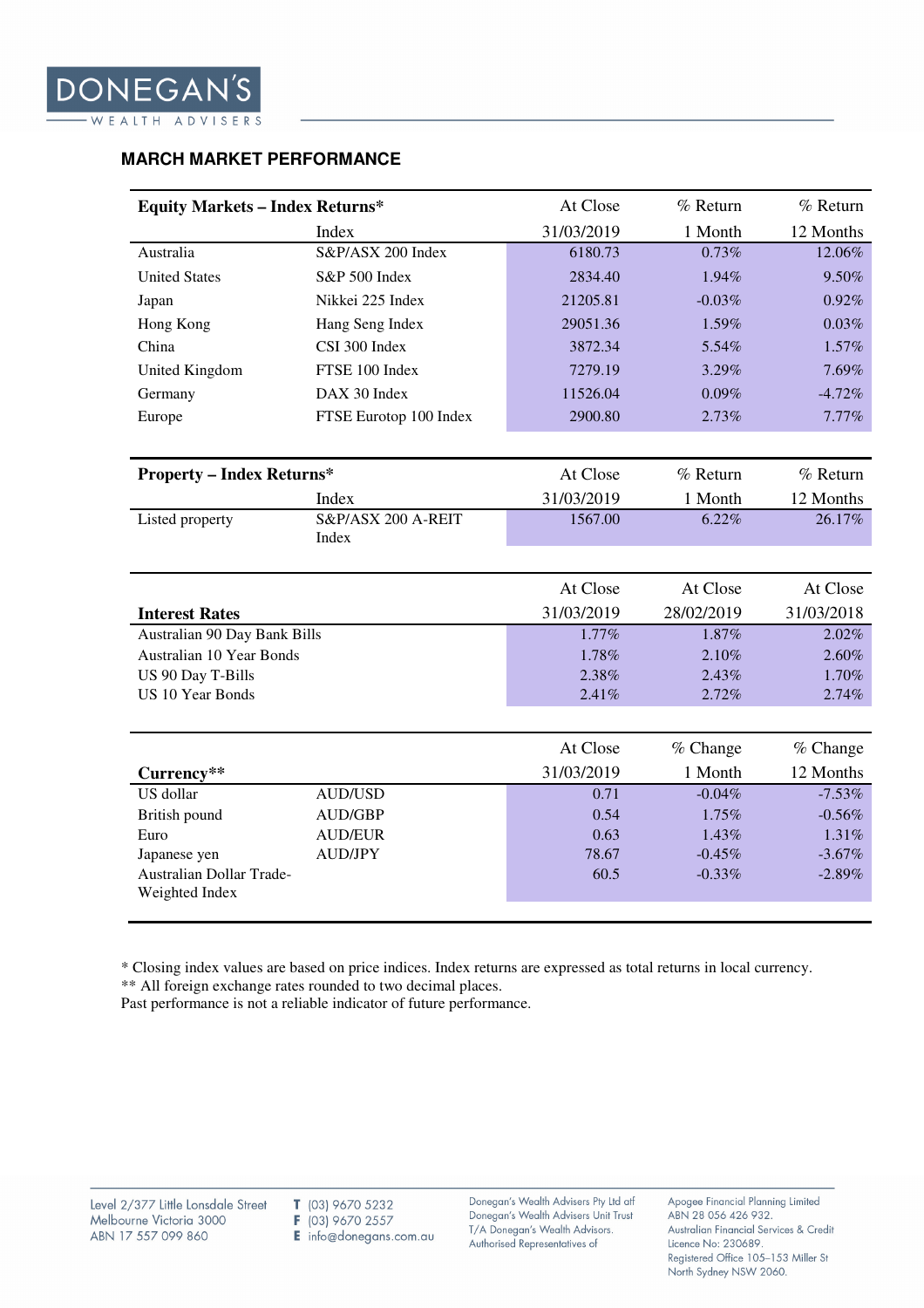# **The Pulse**

Data from the US has confirmed that the slowdown in growth has continued through early 2019, although March employment and PMI figures have shown some positive signs.

The Brexit issue is still creating uncertainty for markets. Prime Minister May will now seek a bipartisan deal to present to the British parliament and EU negotiators.

The outlook for European growth and inflation is weakening while manufacturing in its deepest downturn in almost six years.

Australia's federal budget contained few surprises, with the return to surplus and tax measures largely anticipated by the market.

Chinese industrial production and exports were softer in March, but stimulus measures are beginning to flow through the domestic economy.

## **Global economies**

The slowdown in global growth has continued through early 2019, forcing central banks to focus on downside risks to the outlook. Easing trade tensions between the US and China have supported markets but the Brexit issue remains unresolved, with the risk of a hard exit if a bipartisan deal cannot be struck.

## **US**

The slowdown in US growth in the early months of 2019 has been confirmed by incoming data and follows a sharp downturn in the last quarter of 2018. With inflation slipping back below the Fed's target, markets have dramatically shifted their expectations for the next interest rate move, with a cut to the funds rate firming as a possibility. The Fed's 'dot plot' showed that, as expected, members' views have changed significantly since December 2018, with most believing rates should stay on hold through 2019. Core capital goods orders, an indicator of business investment, jumped 0.9% in January after two consecutive monthly declines before falling to -0.1% in February. Other economic data has been on the weak side, although March has seen some small signs of improvement. The ISM manufacturing PMI gave up some ground in February but recovered in March to 55.3, while the services PMI remains strong at 56.1. March non-farm payrolls delivered a strong result with 196,000 additions, which was ahead of expectations and a relief for markets following February's shock result. Job cuts announced by US employers fell 21% in March to 60,587, but total job cuts over the March 2019 quarter have amounted to 190,410, which is the highest quarterly total since September 2015 and the highest first quarter total since 2009.

#### **Europe**

The ECB sharply cut its expectations for growth from 1.7% to 1.1% for 2019 and from 1.7% to 1.6% for 2020. ECB President Draghi referred to weak data from the manufacturing sector arising from a slowdown in international demand and specific factors, including Brexit, ongoing disruption in the auto industry, and the US-China trade dispute. In Germany, the manufacturing slowdown began in the auto sector in early 2018 and is now affecting the entire manufacturing economy, with February's PMI recording the sharpest drop in new orders since April 2009. Inflation in the eurozone fell from an annualised 1.5% to 1.4% in March, while underlying inflation (less energy, food, alcohol and tobacco) fell from 1.0% to 0.8%. Manufacturing is in its deepest downturn in almost six years, offset by greater resilience in the services sector. However, the euro area is being supported by a strong labour market and gradually rising wages. Compensation per eurozone employee has picked up to 2.5% from the low of 1.0% in June 2016. UK Prime Minister May's Brexit deal has been convincingly rejected by the parliament three times. If no deal is agreed to, the UK will face an exit date of 12 April.

Level 2/377 Little Lonsdale Street Melbourne Victoria 3000 ABN 17 557 099 860

T (03) 9670 5232 F (03) 9670 2557 E info@donegans.com.au

Donegan's Wealth Advisers Pty Ltd atf Donegan's Wealth Advisers Unit Trust T/A Donegan's Wealth Advisors. Authorised Representatives of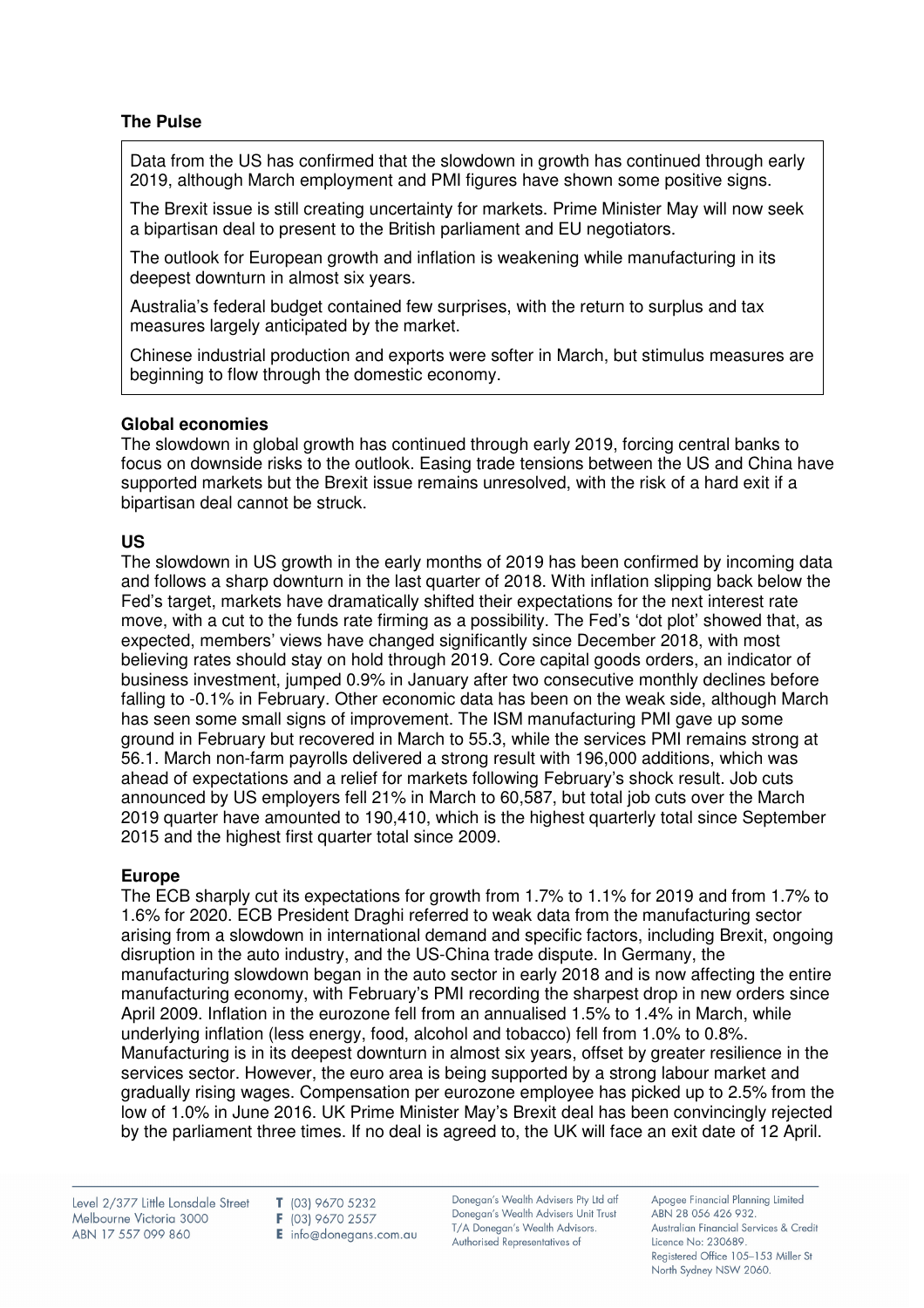May's plan is to negotiate with Labour leader Corbyn to craft a bipartisan deal that can pass the House of Commons and be presented to European leaders.

## **China**

The news out of China has been slightly more positive over the past month, with March PMI figures improving and retail sales growth stabilising. Certainly Chinese shares have been more upbeat, rising 5.5% in March and more than 28.7% over the quarter. The decision by index provider MSCI to widen the inclusion of domestic Chinese shares has helped, while signs of progression on trade talks with the US and evidence that stimulus measures are supporting activity have also buoyed the market. Total social financing (a broad credit measure) showed a surge in overall credit in January, reflecting the stimulus measures put in place by the Chinese government. Industrial production remains soft, up just 5.3% year-on-year over the January-February period, while exports dropped sharply in February to be down 20.7% on the previous year. On the policy front, the National People's Congress held its annual session in mid-March, with the major highlight being the downward adjustment in the GDP growth target from 6.5% to 6.0–6.5%. In his opening address, Premier Li Keqiang noted: "What we faced was profound change in our external environment" and that the trade dispute "had an adverse effect on the production and business operations of some companies and on market expectations".

## **Asia region**

The Nikkei Japan PMIs paint a mixed picture, with the manufacturing sector in contraction due to weak global and domestic manufacturing demand, while the services sector saw new business rising at the fastest rate in six years. The sales tax rise from 8.0% to 10.0% due in October and weakened global growth both present risks to the downside. Japanese exports fell 8.4% over the year to January, which was the worst performance in two years. Over the same period, exports to China fell 17.4% while exports to the US grew 6.4%. Core inflation, excluding food and energy, rose marginally to 0.4% in January from 0.3% and has been stuck in a 0.2–0.4% range since June last year. Despite recent rises in certain consumer products and a tight labour market, core inflation remains quiescent. Nonetheless, the Bank of Japan expects that consumer prices are "likely to increase gradually towards two per cent". A week before the general election the Reserve Bank of India cut its main lending rate by 25 basis points to 6.00%, providing a sweetener to Prime Minister Modi. With inflation running at 2.6% year-on-year, well below the 4.0% target, the bank stated that the output gap remains negative while the global slowdown poses headwinds to the domestic economy.

#### **Australia**

With the possibility of a May election, the federal Budget was handed down a month before the regular budget season, presenting tax measures to please key voter groups, a further boost to infrastructure spending, and the much-vaunted return to surplus. As expected, the underlying cash balance is forecast to return to a surplus of \$7.1 billion in 2019-20, or 0.4% of GDP. The government is assuming GDP growth of 2.25% this financial year, rising to 2.75% in 2020-21 (with consumer spending forecast to grow at similar rates), but even these figures appear somewhat optimistic. GDP growth of just 0.2% was recorded in the December quarter, in line with the September quarter's figure, leaving annualised growth at just 1.0% in the second half of 2018 compared with the 4.0% pace in the first half. With core inflation remaining below target, the shift in RBA policy bias from tightening to neutral seems totally justified. Indeed, the extent of the slowdown and the evidence for 2019 to date would suggest that the RBA might be in a position to ease policy at some stage in 2019. While public sector spending contributed positively in the second half, household consumption slowed to a 1.5% annual pace from 2.5%. Dwelling approvals data, which showed a 28.6% decline over the year, point to a 10% fall in residential investment spending over the next 12-18 months.

Level 2/377 Little Lonsdale Street Melbourne Victoria 3000 ABN 17 557 099 860

T (03) 9670 5232 F (03) 9670 2557 E info@donegans.com.au Donegan's Wealth Advisers Pty Ltd atf Donegan's Wealth Advisers Unit Trust T/A Donegan's Wealth Advisors. Authorised Representatives of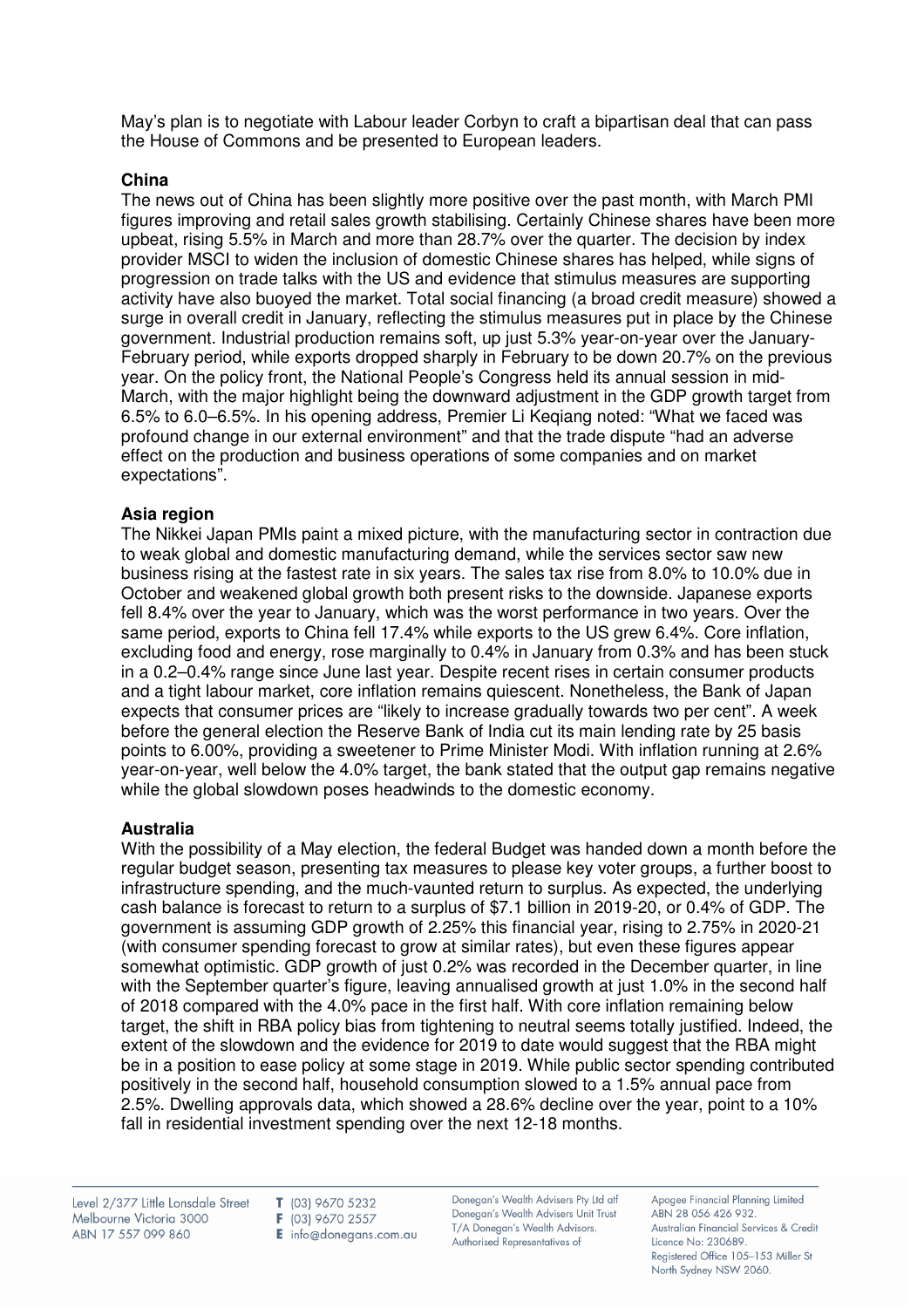## **Equity markets**

The S&P/ASX 200 Index gained 0.7% in March and 10.9% over the quarter, while the federal budget threw up no surprises for the market.

The US S&P 500 Index rose 1.9% in US dollar terms in March with the Fed almost certain to keep rates on hold through 2019.

In Europe, the STOXX Europe 600 Index gained 0.7%, with the French CAC 40 Index up 2.3% and the German DAX 30 Index flat.

In Asia, Japan's Nikkei 225 Index was flat while China's CSI 300 Index continued its rally, gaining 5.5%.

Global developed market shares outside Australia rose 1.4% in Australian dollar terms while emerging market shares gained 0.9%.

#### **Australian equities**

| <b>Equity</b> |                             |           |           |           |          |           |
|---------------|-----------------------------|-----------|-----------|-----------|----------|-----------|
|               | Index/Benchmark $(\%$ p.a.) | 1 Month   | 1 Year    | 3 Years   | 5 Years  | 7 Years   |
| Australian    | $S\&P/ASX$ 200 Acc. Index   | $0.73\%$  | $12.06\%$ | $11.46\%$ | $7.39\%$ | $9.97\%$  |
|               | S&P/ASX 50 Acc. Index       | $0.97\%$  | 13.96%    | $11.29\%$ | $6.71\%$ | $10.01\%$ |
|               | S&P/ASX Small Ordinaries    | $-0.12\%$ | 5.78%     | $11.40\%$ | $7.96\%$ | $4.50\%$  |
|               | Acc. Index                  |           |           |           |          |           |

After rising 10.1% over January and February, the S&P/ASX 200 Index paused in March, returning 0.7% before regaining momentum in the first week of April. Over the past 12 months, the ASX has delivered a total return of 12.1%, driven predominately by the 50 largest shares, while the small cap index has returned only 5.8%. Outside of real estate, the top performing sector in March was Communications (+4.0%), with gains from Telstra (+6.1%) and TPG (+4.4%), which is still awaiting the ACCC's approval for its Vodafone merger despite announcing its plans in August last year. The Consumer Staples sector (+3.9%) also did well over the month, with Bellamy's (+36.2%) rocketing higher despite no significant announcements. Investors are possibly anticipating its SAMR accreditation which is required to sell Chinese-labelled products within mainland China. The two major supermarkets, Coles (+4.6%) and Woolworths (+6.0%), recovered from a disappointing earnings season, while GrainCorp (-5.9%) was lower through March but sprung back in early April as it announced the demerger of its global malting business. Energy (-4.1%) was the worst performing sector as investors were spooked by news of Chinese pushback against Australian coal, with New Hope Corp (-28.3%) suffering a large drop as minority shareholders pulled out.

#### **Investment Index/Benchmark returns\***

S&P/ASX 200 Index

| <b>Sector</b>                 | 1 Month   | 3 Months  | 1 Year    |
|-------------------------------|-----------|-----------|-----------|
| Property                      | $6.22\%$  | 14.75%    | 26.17%    |
| Communications                | 3.96%     | 16.95%    | 7.85%     |
| <b>Consumer Staples</b>       | $3.90\%$  | 5.16\%    | 9.73%     |
| Materials                     | $3.51\%$  | 17.80%    | 24.07%    |
| <b>Information Technology</b> | $2.69\%$  | $20.72\%$ | 27.41%    |
| <b>Industrials</b>            | 1.92%     | $11.75\%$ | $15.77\%$ |
| <b>Health Care</b>            | $1.34\%$  | $6.28\%$  | 18.60%    |
| <b>Consumer Discretionary</b> | $1.31\%$  | 12.56%    | 8.33%     |
| <b>Utilities</b>              | $1.28\%$  | 11.58%    | 13.74%    |
| Financials ex-Property        | $-2.65\%$ | 5.96%     | 1.68%     |
| Energy                        | $-4.12\%$ | 15.40%    | 12.97%    |

\* Total returns based on GICS sector classification

Donegan's Wealth Advisers Pty Ltd atf Donegan's Wealth Advisers Unit Trust T/A Donegan's Wealth Advisors. Authorised Representatives of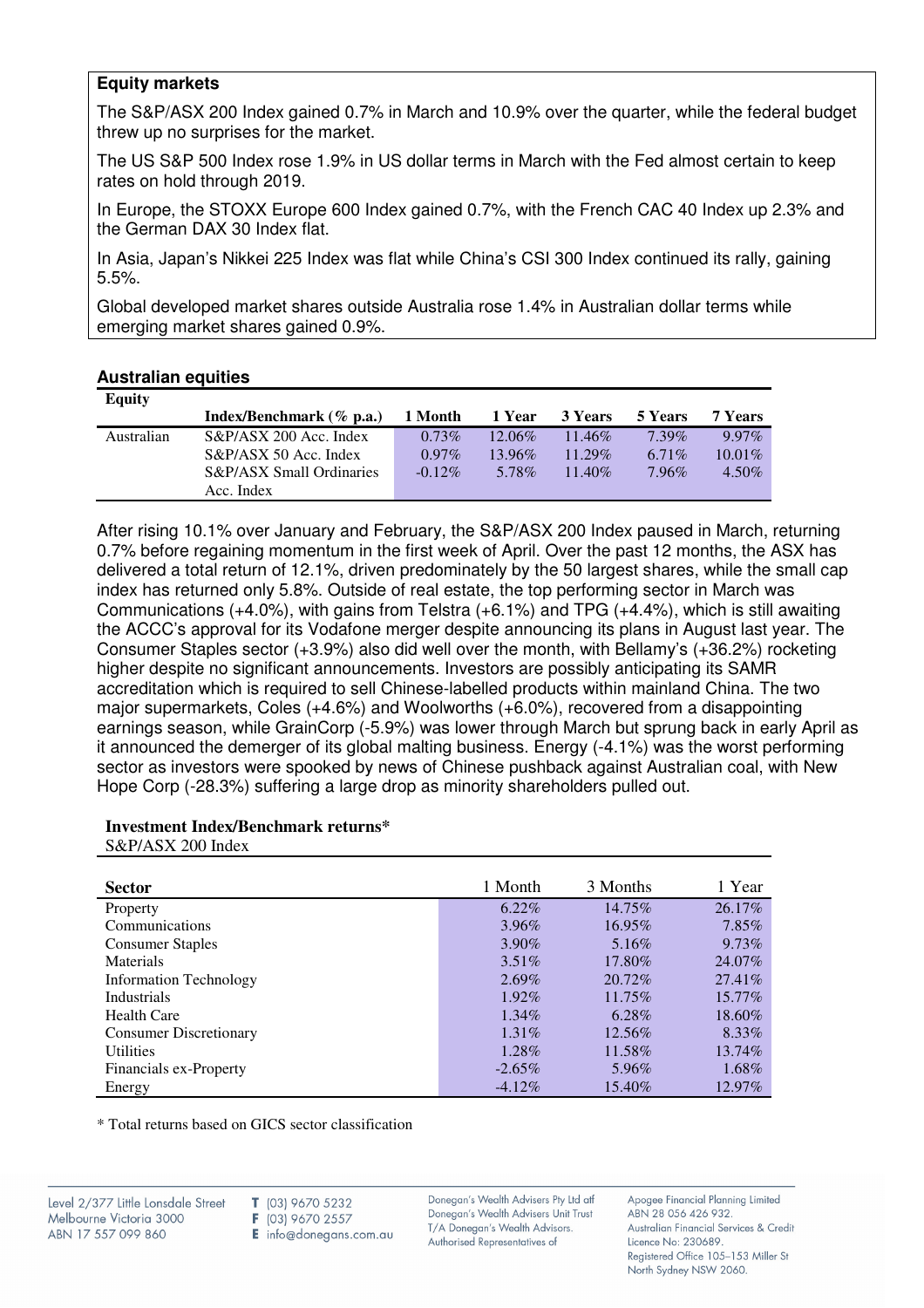# **Big movers this month**

| Going up:                     |          |
|-------------------------------|----------|
| Property                      | 6.2%     |
| Communications                | 4.0%     |
| <b>Consumer Staples</b>       | 3.9%     |
| Going down:                   |          |
| Energy                        | $-4.1\%$ |
| <b>Financials ex-Property</b> | $-2.7\%$ |

# **Global equities**

| <b>Equity</b> |                                      |           |          |         |           |           |
|---------------|--------------------------------------|-----------|----------|---------|-----------|-----------|
|               | Index/Benchmark (% p.a.)             | 1 Month   | 1 Year   | 3 Years | 5 Years   | 7 Years   |
| Global        | MSCI World Ex Australia Index        | $1.36\%$  | 12.63%   | 13.64%  | 12.80%    | 15.42%    |
|               | (AUD)                                |           |          |         |           |           |
|               | <b>MSCI</b> World Ex Australia Index | $1.63\%$  | 6.51%    | 11.16\% | $8.41\%$  | $10.62\%$ |
|               | (LCL)                                |           |          |         |           |           |
|               | MSCI World Ex Australia Small        | $-0.62\%$ | $6.67\%$ | 13.33%  | $11.90\%$ | 15.87%    |
|               | Cap Index (AUD)                      |           |          |         |           |           |
| Emerging      | <b>MSCI</b> Emerging Markets Index   | $0.87\%$  | $0.28\%$ | 13.59%  | $9.37\%$  | $8.41\%$  |
|               | (AUD)                                |           |          |         |           |           |
|               | MSCI AC Far East Index (AUD)         | $0.80\%$  | $0.68\%$ | 13.03%  | 11.89%    | 12.09%    |

Global shares remained buoyant in March but appeared to run out of steam after rallying hard through the start of the year. After spiking to 36 points in December, the VIX has moderated as markets have pushed higher, ending March at around 13 points. The US S&P 500 Index rose 1.9% through the month in US dollar terms, led by the IT sector (+4.8%) and in particular Apple (+9.7%). Investors are seeing upside in the company's services and wearables segments as iPhone revenue heads south. The STOXX Europe 600 Index rose 0.7% in March, weighed down by the banking (-4.4%) and auto

(-2.8%) sectors. After intense speculation, Germany's two biggest banks, Deutsche Bank (- 11.0%) and Commerzbank (-4.9%), finally announced that they are actively considering a merger. The ECB's banking supervision board stated there would likely be significant conditions attached, while unions fear up to 30,000 jobs could be cut as a result. The UK's FTSE 100 Index rose 3.3% in March as British MPs voiced their opposition to a no-deal Brexit and investors were hopeful a bi-partisan deal could be reached. In Asia, China's markets continued to rally strongly through March on the back of stimulus announcements and progress in trade talks, with the CSI 300 rising 5.5% in March and 28.7% over the quarter.

| <b>Property</b> |                              |          |           |          |           |           |
|-----------------|------------------------------|----------|-----------|----------|-----------|-----------|
| <b>Property</b> |                              |          |           |          |           |           |
|                 | Index/Benchmark $(\%$ p.a.)  | 1 Month  | 1 Year    | 3 Years  | 5 Years   | 7 Years   |
| Australian      | S&P/ASX 200 A-REIT Acc.      | $6.22\%$ | $26.17\%$ | $9.90\%$ | $14.74\%$ | $15.43\%$ |
|                 | Index                        |          |           |          |           |           |
| Global          | <b>FTSE EPRA/NAREIT</b>      | 3.83%    | $16.61\%$ | $7.73\%$ | $9.82\%$  | $11.30\%$ |
|                 | Developed Ex Australia Index |          |           |          |           |           |
|                 | (AUD Hedged)                 |          |           |          |           |           |

Australian listed property left other sectors in its wake in March with the S&P/ASX 200 A-REIT Index returning 6.2% with broad gains across the board. As the recovery in equities took some time out in March, the search for safe-haven assets continued, with investors attracted to the promising outlook for earnings and distributions in the A-REIT sector. Generally, debt levels are seen as sustainable and investors have even enjoyed a rise in Net Tangible Assets

Level 2/377 Little Lonsdale Street Melbourne Victoria 3000 ABN 17 557 099 860

T (03) 9670 5232 F (03) 9670 2557

E info@donegans.com.au

Donegan's Wealth Advisers Pty Ltd atf Donegan's Wealth Advisers Unit Trust T/A Donegan's Wealth Advisors. Authorised Representatives of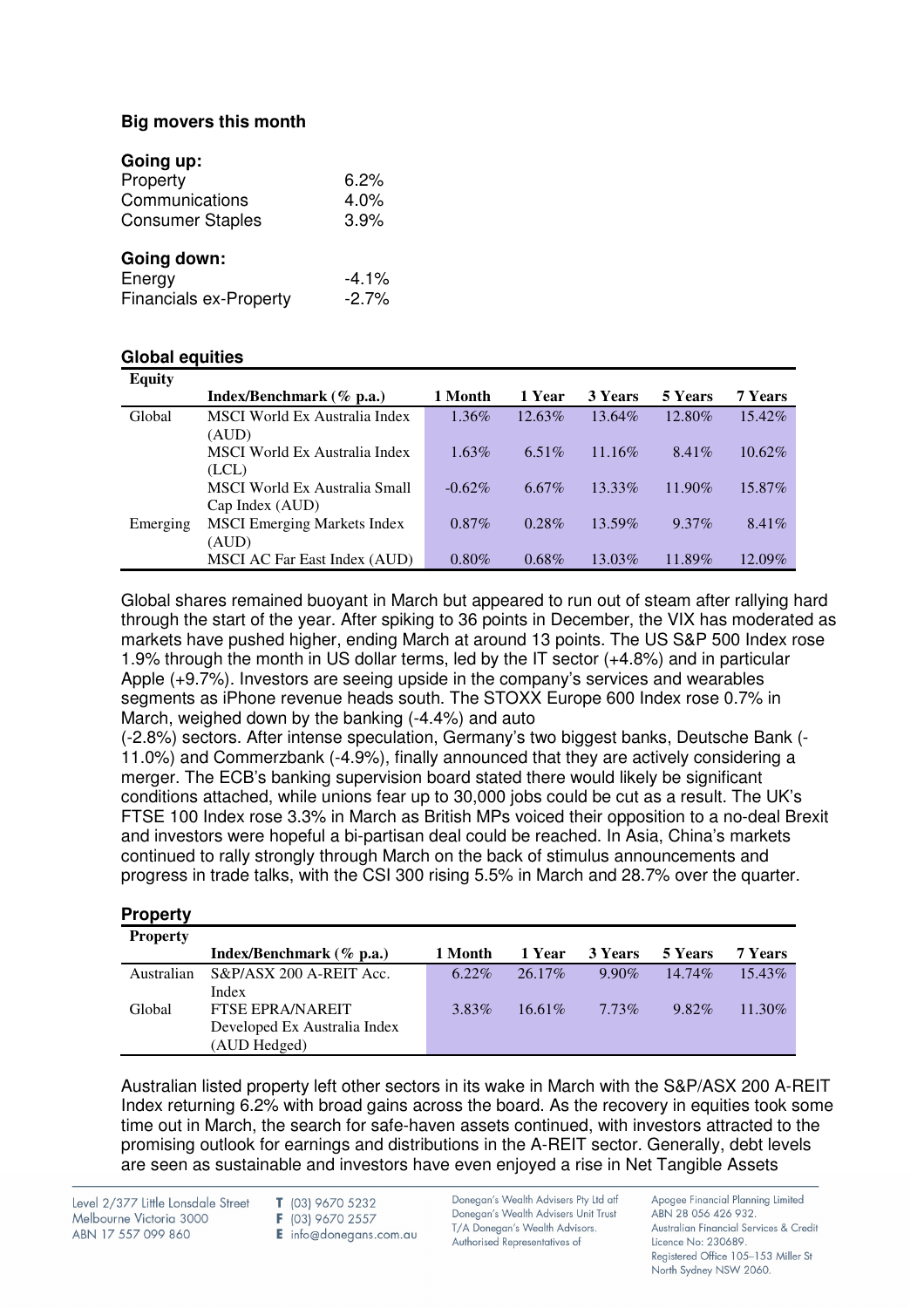(NTAs) in recent months, especially in industrial and office assets, although retail still faces some significant headwinds. Diversified manager Charter Hall (+16.7%) was ahead of the pack in March, flagging a \$100 million investment in Australian early learning centres. Stockland (+10.0%) was another solid gainer, making further progress on its non-core retail divestment strategy with the divestment of two major centres for \$143 million. Shopping centres also fared well during the month, with gains from Shopping Centres Australasia (+9.5%) and Scentre Group (+6.2%). Globally, developed market REITs rose 3.8% in AUD hedged terms. In the US, REITs also experienced solid gains, returning 3.6% in US dollar terms, with gains from Diversified (+7.1%), Single Tenant (+5.5%) and Manufactured Homes (+4.7%), and falls from Hotels (-1.7%).

| Fixed           |                                    |          |          |          |          |          |
|-----------------|------------------------------------|----------|----------|----------|----------|----------|
| <b>Interest</b> |                                    |          |          |          |          |          |
|                 | Index/Benchmark $(\%$ p.a.)        | 1 Month  | 1 Year   | 3 Years  | 5 Years  | 7 Years  |
| Australian      | <b>Bloomberg AusBond Composite</b> | $1.82\%$ | 7.20%    | $4.17\%$ | 5.07%    | $5.10\%$ |
|                 | $0+$ Yr Index                      |          |          |          |          |          |
|                 | Bloomberg AusBond Bank Bill        | $0.17\%$ | $2.02\%$ | $1.90\%$ | $2.13\%$ | $2.43\%$ |
|                 | Index                              |          |          |          |          |          |
| Global          | <b>Bloomberg Barclays Global</b>   | $1.41\%$ | $7.57\%$ | $4.22\%$ | $6.56\%$ | $6.79\%$ |
|                 | Aggregate Index (AUD)              |          |          |          |          |          |
|                 | <b>Bloomberg Barclays Global</b>   | $1.74\%$ | 4.58%    | $3.21\%$ | $4.84\%$ | 5.20%    |
|                 | Aggregate Index (AUD Hedged)       |          |          |          |          |          |

While equity markets stabilised, bond markets sounded alarms for investors as rapid falls in long-term yields resulted in an inverted yield curve (historically a signal that a recession is on the way). The US 10-year Treasury yield fell from 2.72% to 2.41% over March, while the spread between the 10-year and 2-year yields fell as low as 11.8 basis points. In Australia it was a similar story, with the 10-year yield dropping from 2.10% to 1.77%, a decline of nearly 60 basis points since the start of 2019. Global bonds, measured by the Bloomberg Barclays Global Aggregate Index, returned 1.7% over March in Australian dollar hedged terms, while Australian bonds returned 1.8%. The majority of US Fed members believe the funds rate should remain where it is at a target range of 2.25–2.50% for the rest of 2019, compared to the previous quarter when only two members saw rates staying where they were. Looking forward to 2020, most members believe rates should rise by at least 25 basis points, but members are significantly more dovish compared to the previous quarter. In the UK, the 10-year Gilt yield fell from 1.30% to just below 1.00%, reflecting the global fall in rates as well as potential Brexit anxiety. In Japan, bond buying forced the 10-year yield from -0.02% to -0.09% as investors took cover from dimming global growth prospects.

# **Australian dollar (AUD)**

The Australian dollar was mostly flat against the US dollar in March, ending the month at USD 0.71. The Australian dollar was in decline against the US dollar for most of 2018 but has held above 70 cents over the past six months, supported recently by a softer US Fed outlook, which has eased fears of a widening interest rate differential. The Australian dollar rose against other major currencies during the month, including the British pound (+1.8% to 0.54) and the euro (+1.4% to 0.63) but was softer against the Japanese yen (-0.5% to 78.67).

The information contained in this Market Update is current as at 12/04/2019 and is prepared by Lonsec Research Pty Ltd ABN 11 151 658 561 AFSL 421445 on behalf of National Australia Bank and its subsidiaries.

Level 2/377 Little Lonsdale Street Melbourne Victoria 3000 ABN 17 557 099 860

T (03) 9670 5232 F (03) 9670 2557 E info@donegans.com.au Donegan's Wealth Advisers Pty Ltd atf Donegan's Wealth Advisers Unit Trust T/A Donegan's Wealth Advisors. Authorised Representatives of